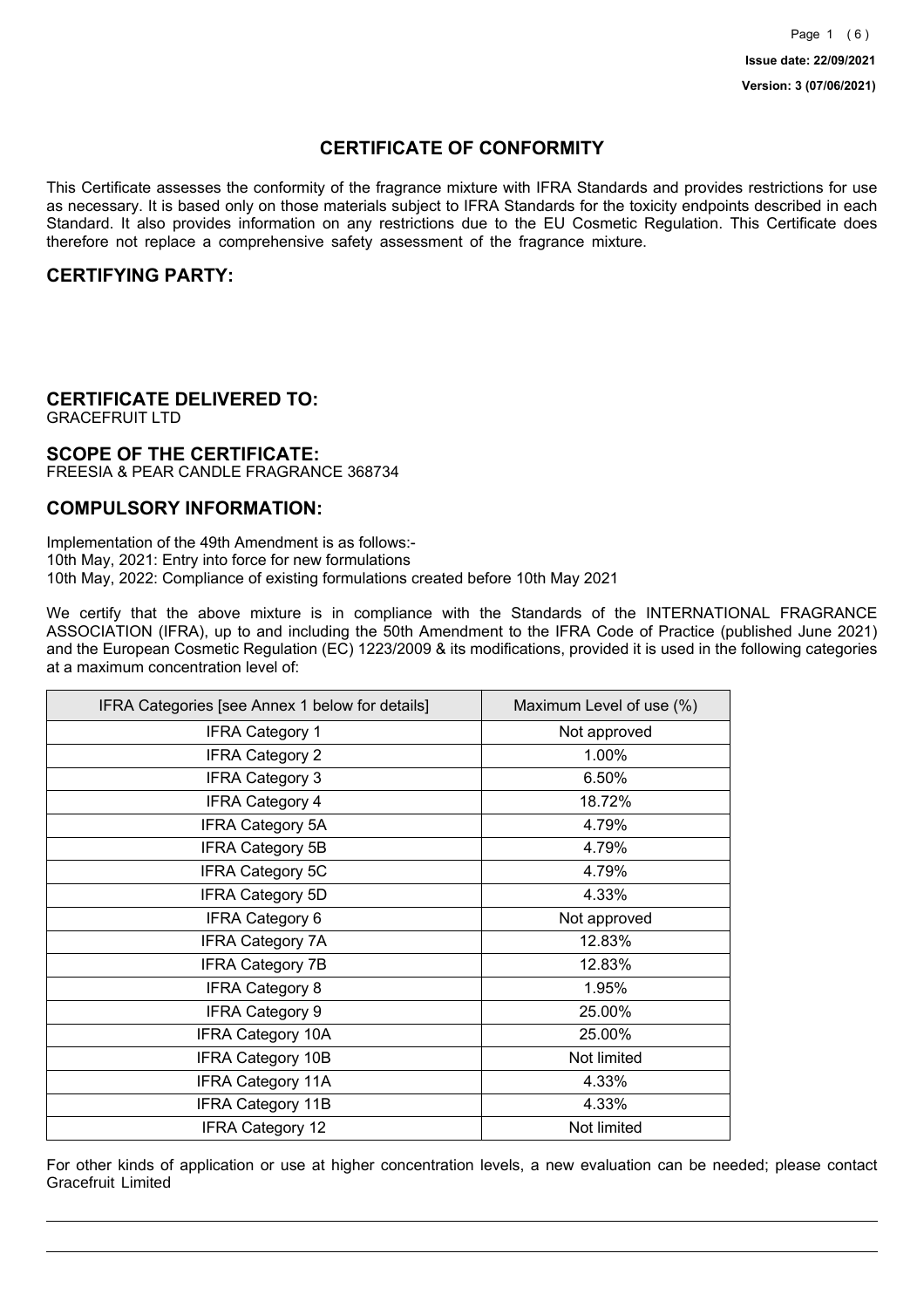## **EU COSMETIC INFORMATION:**

We certify that the above mixture is in compliance with the EU Cosmetic Regulation 1223/2009 and its amendments, provided it is used in the following applications at a maximum concentration level of:

| <b>Cosmetic Application</b>      | Maximum Level of use (%) |
|----------------------------------|--------------------------|
| Fine Fragrance                   | 8.70%                    |
| Eau de Toilette                  | 8.70%                    |
| Fragrancing cream                | 8.70%                    |
| Rinse off cosmetic products      | 8.70%                    |
| Other leave-on cosmetic products | 8.70%                    |
| Oral products                    | Not approved             |

Regulatory Affairs Department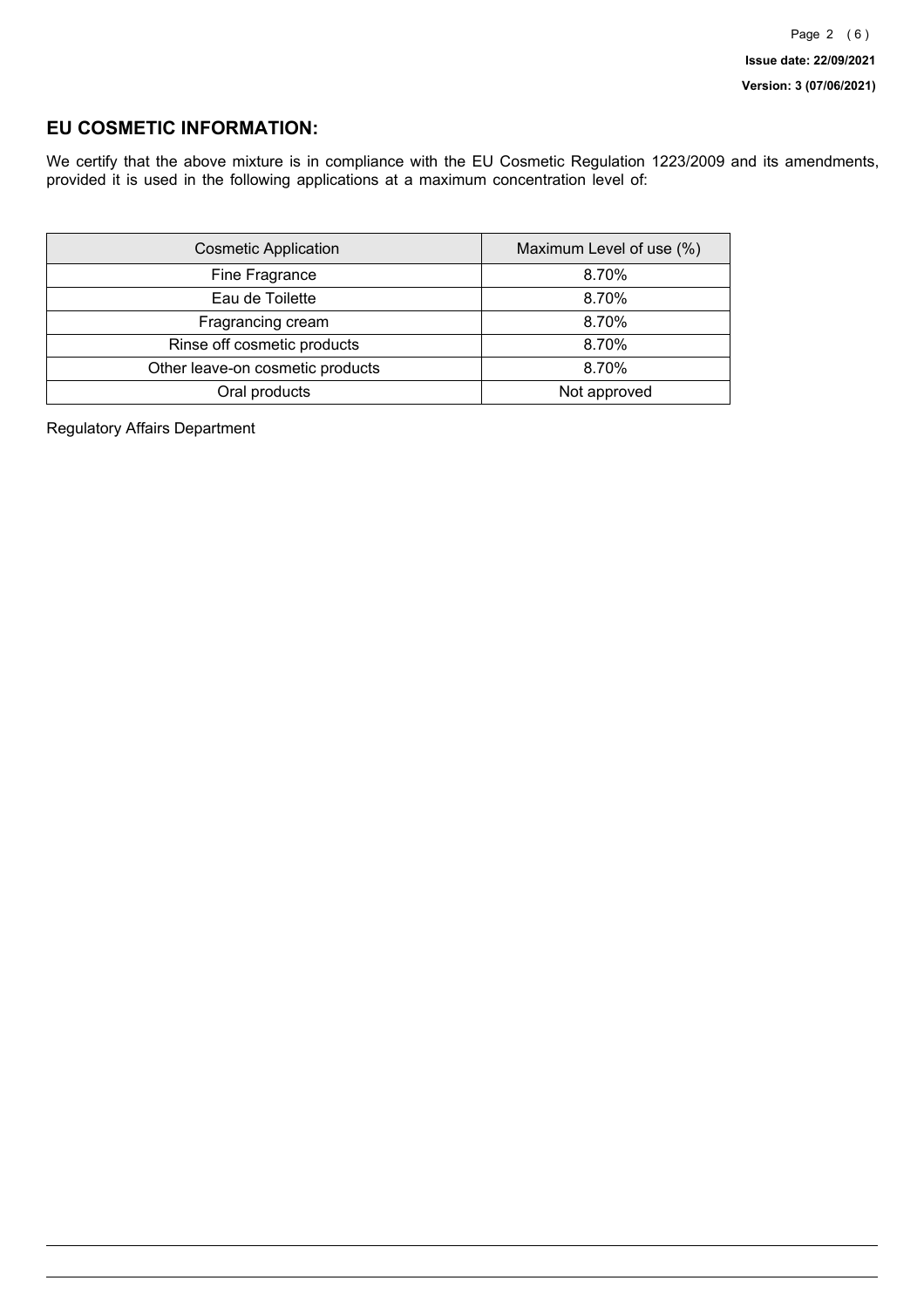### **ANNEX 1**

Below is an extract of information provided by IFRA in relation to types of application present in each IFRA Category. Additional information about IFRA Categories can be found in the Guidance to IFRA Standards, issued by IFRA.

| <b>IFRA Category</b>     | <b>Product Type</b>                                                                                                                                                                                                                                                                                                                                                                                                                                                                                                                                                                                                                                                                                                                                                                                                                                                                                                                          |
|--------------------------|----------------------------------------------------------------------------------------------------------------------------------------------------------------------------------------------------------------------------------------------------------------------------------------------------------------------------------------------------------------------------------------------------------------------------------------------------------------------------------------------------------------------------------------------------------------------------------------------------------------------------------------------------------------------------------------------------------------------------------------------------------------------------------------------------------------------------------------------------------------------------------------------------------------------------------------------|
| <b>IFRA Category 1</b>   | Products applied to the lips: Lip products e.g. lipstick, lip balm; Childrens toys                                                                                                                                                                                                                                                                                                                                                                                                                                                                                                                                                                                                                                                                                                                                                                                                                                                           |
| <b>IFRA Category 2</b>   | Products applied to the axillae: Deodorant and antiperspirant products of all types; Body sprays/mists                                                                                                                                                                                                                                                                                                                                                                                                                                                                                                                                                                                                                                                                                                                                                                                                                                       |
| IFRA Category 3          | Products applied to the face/body using fingertips: Eye products e.g. eye make-up, eye moisturizer; Facial<br>make-up; Make-up remover; Nose pore strips; Wipes for face, neck, hands, body; Facial masks; Body<br>and face paint                                                                                                                                                                                                                                                                                                                                                                                                                                                                                                                                                                                                                                                                                                            |
| <b>IFRA Category 4</b>   | Products related to fine fragrance: Hydroalcoholic and non-hydroalcoholic fine fragrance of all types e.g.<br>Eau de Toilette, Parfum, Cologne, solid perfume, fragrancing cream, aftershaves of all types; Ingredients<br>of perfume and fragrance mixtures for cosmetic kits; Scent pads; Scent strips                                                                                                                                                                                                                                                                                                                                                                                                                                                                                                                                                                                                                                     |
| <b>IFRA Category 5A</b>  | Body lotion products applied to the body using the hands (palms), primarily leave on: Foot care products<br>e.g. creams, powders; Insect repellent for application to the skin; All powders and talc (excluding baby<br>powders and talc)                                                                                                                                                                                                                                                                                                                                                                                                                                                                                                                                                                                                                                                                                                    |
| IFRA Category 5B         | Face moisturizer products applied to the face using the hands (palms), primarily leave on: Facial toner;<br>Facial moisturizers and creams                                                                                                                                                                                                                                                                                                                                                                                                                                                                                                                                                                                                                                                                                                                                                                                                   |
| IFRA Category 5C         | Hand cream products applied to the hands using the hands (palms), primarily leave on: Hand cream; Nail<br>care products including cuticle creams; Hand sanitizers                                                                                                                                                                                                                                                                                                                                                                                                                                                                                                                                                                                                                                                                                                                                                                            |
| <b>IFRA Category 5D</b>  | Baby creams, baby oils and baby talc: Baby cream/lotion, baby oil, baby powders and talc                                                                                                                                                                                                                                                                                                                                                                                                                                                                                                                                                                                                                                                                                                                                                                                                                                                     |
| <b>IFRA Category 6</b>   | Products with oral and lip exposure: Toothpaste; Mouthwash, including breath sprays; Toothpowder,<br>strips, mouthwash tablets                                                                                                                                                                                                                                                                                                                                                                                                                                                                                                                                                                                                                                                                                                                                                                                                               |
| <b>IFRA Category 7A</b>  | Rinse-off products applied to the hair with some hand contact: Hair permanent or other hair chemical<br>treatments (rinse-off) e.g. relaxers, including rinse-off hair dyes                                                                                                                                                                                                                                                                                                                                                                                                                                                                                                                                                                                                                                                                                                                                                                  |
| <b>IFRA Category 7B</b>  | Leave-on products applied to the hair with some hand contact: Hair sprays of all types e.g. pumps,<br>aerosol sprays; Hair styling aids non sprays e.g. mousse, leave- on conditioners; Hair permanent or other<br>hair chemical treatments (leave-on) e.g. relaxers, including leave-on hair dyes; Shampoo - Dry (waterless<br>shampoo); Hair deodorizer                                                                                                                                                                                                                                                                                                                                                                                                                                                                                                                                                                                    |
| <b>IFRA Category 8</b>   | Products with significant anogenital exposure: Intimate wipes; Tampons; Baby wipes; Toilet paper (wet)                                                                                                                                                                                                                                                                                                                                                                                                                                                                                                                                                                                                                                                                                                                                                                                                                                       |
| <b>IFRA Category 9</b>   | Products with body and hand exposure, primarily rinse off: Bar soap; Liquid soap; Shampoo of all type;<br>Conditioner (rinse-off); Body washes and shower gels of all types; Baby wash, bath, shampoo; Bath gels,<br>foams, mousses, salts, oils and other products added to bathwater; Cleanser for face (rinse-off); Shaving<br>creams of all types e.g. stick, gels, foams; All depilatories (including facial) and waxes for mechanical hair<br>removal; Foot care products (feet are placed in a bath for soaking); Shampoos for pets                                                                                                                                                                                                                                                                                                                                                                                                   |
| <b>IFRA Category 10A</b> | Household care excluding aerosol / spray products: Hand wash laundry detergent; Laundry pre-treatment<br>of all types e.g. paste, sprays, sticks; Machine laundry detergents with skin contact e.g. liquids, powders;<br>Fabric softeners of all types including fabric softener sheets; Ironing water; Hand dishwashing detergent;<br>Hard surface cleaners of all types e.g. bathroom, kitchen cleansers, furniture polish; Toilet seat wipes;<br>Household cleaning products, other types including fabric cleaners, carpet cleaners, furniture polishes<br>sprays and wipes, stain removers, treatment products for textiles e.g. starch sprays; Floor wax; Dry<br>cleaning kits; Fragranced oil for lamp ring, reed diffusers, pot-pourri, liquid refills for air fresheners (non-<br>cartridge systems), etc.                                                                                                                          |
| <b>IFRA Category 10B</b> | Household aerosol/spray products: Animal sprays applied to animals; Air freshener sprays, manual,<br>including aerosol and pump; Aerosol/spray insecticides                                                                                                                                                                                                                                                                                                                                                                                                                                                                                                                                                                                                                                                                                                                                                                                  |
| <b>IFRA Category 11A</b> | Products with intended skin contact but minimal transfer of fragrance to skin from inert substrate without<br>UV exposure: Feminine hygiene conventional pads, liners, interlabial pads; Diapers (baby and adult);<br>Adult incontinence pant, pad; Toilet paper (dry)                                                                                                                                                                                                                                                                                                                                                                                                                                                                                                                                                                                                                                                                       |
| <b>IFRA Category 11B</b> | Products with intended skin contact but minimal transfer of fragrance to skin from inert substrate with<br>potential UV exposure: Tights with moisturizers; Scented socks, gloves; Facial tissues (dry tissues);<br>Napkins; Paper towels; Wheat bags; Facial masks (paper/protective) e.g. surgical masks not used as<br>medical device; Fertilizers, solid (pellet or powder)                                                                                                                                                                                                                                                                                                                                                                                                                                                                                                                                                              |
| <b>IFRA Category 12</b>  | Products not intended for direct skin contact, minimal or insignificant transfer to skin: Candles of all types;<br>Laundry detergents for machine wash with minimal skin contact (e.g. Liquid tabs, pods); Automated air<br>fresheners and fragrancing of all types e.g. concentrated aerosol with metered doses, plug-ins, electrical,<br>incense, liquid refills (cartridge); Air delivery systems; Cat litter; Cell phone cases; Deodorizers/maskers<br>not intended for skin contact e.g. fabric drying machine deodorizers, carpet powders; Fuels; Insecticides<br>e.g. mosquito coil, paper, electrical, for clothing, excluding aerosols/sprays; Joss sticks or incense sticks;<br>Dishwash detergent and deodorizers - for machine wash; Olfactive board games; Paints; Plastic articles<br>(excluding toys); Scratch and sniff; Scent pack; Scent delivery system (using dry air technology); Shoe<br>polishes; Rim blocks (Toilet) |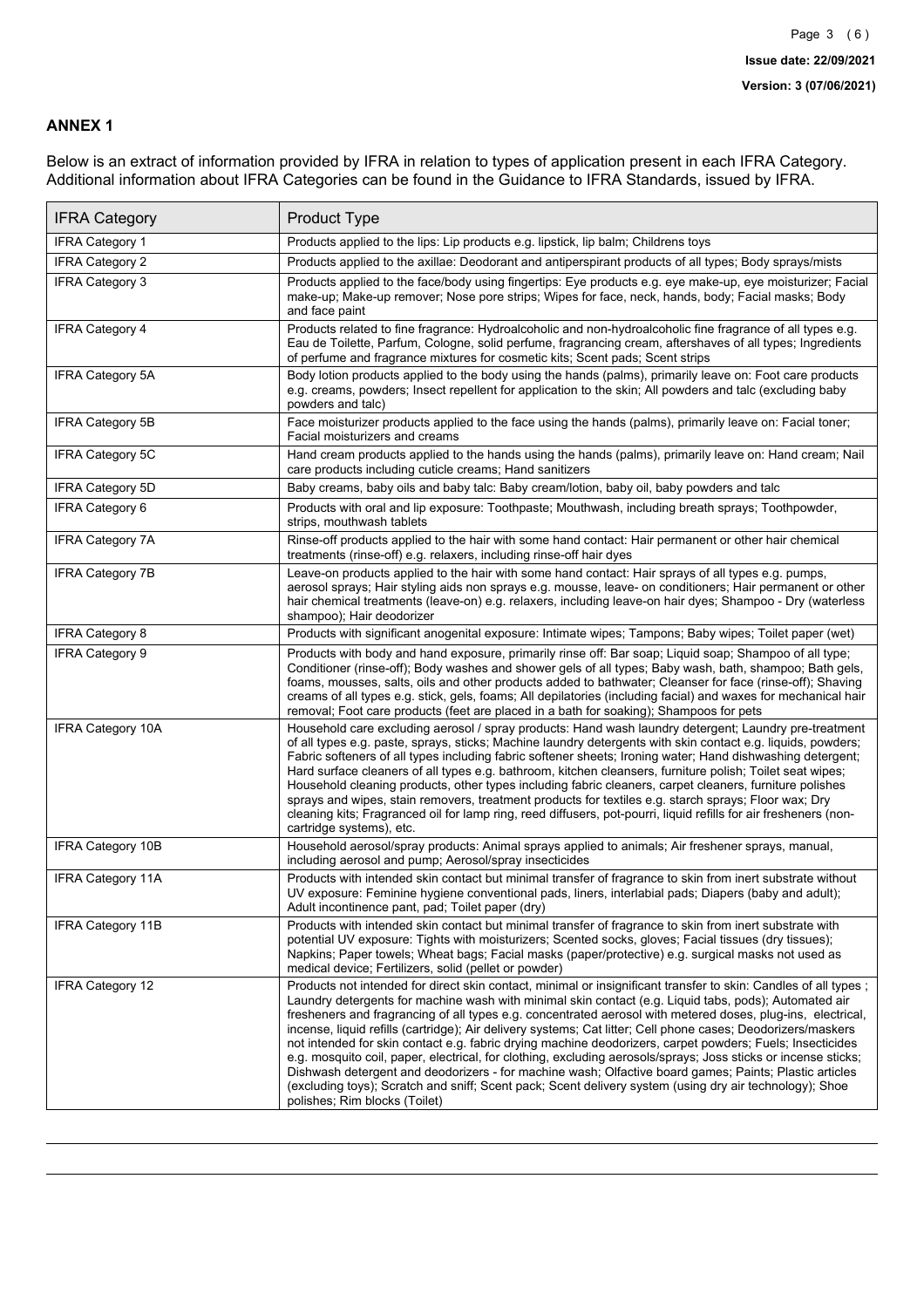## **IFRA CONFORMITY CERTIFICATE**

### **Customer: GRACEFRUIT LTD**

### **Product: FREESIA & PEAR CANDLE FRAGRANCE 368734**

We certify that the above item is in compliance with the Standards of the INTERNATIONAL FRAGRANCE ASSOCIATION (IFRA - 48th Amendment / published June 2015), provided it is used in the following classes at a maximum concentration level of:

| IFRA classes [see annex for detail] | Maximum level of use (%) |
|-------------------------------------|--------------------------|
| <b>IFRA Class 1 Limit</b>           | Not approved             |
| IFRA Class 2 Limit                  | 1.74%                    |
| <b>IFRA Class 3.A Limit</b>         | 8.7%                     |
| IFRA Class 3.B Limit                | 8.7%                     |
| IFRA Class 3.C Limit                | 8.7%                     |
| IFRA Class 3.D Limit                | 8.7%                     |
| <b>IFRA Class 4.A Limit</b>         | 8.7%                     |
| <b>IFRA Class 4.B Limit</b>         | 8.7%                     |
| IFRA Class 4.C Limit                | 8.7%                     |
| <b>IFRA Class 4.D Limit</b>         | 8.7%                     |
| <b>IFRA Class 5 Limit</b>           | 8.7%                     |
| <b>IFRA Class 6 Limit</b>           | Not approved             |
| <b>IFRA Class 7.A Limit</b>         | 3.48%                    |
| IFRA Class 7.B Limit                | 3.48%                    |
| IFRA Class 8.A Limit                | 8.7%                     |
| IFRA Class 8.B Limit                | 8.7%                     |
| <b>IFRA Class 9.A Limit</b>         | 8.7%                     |
| <b>IFRA Class 9.B Limit</b>         | 8.7%                     |
| IFRA Class 9.C Limit                | 8.7%                     |
| IFRA Class 10.A Limit               | 8.7%                     |
| IFRA Class 10.B Limit               | 8.7%                     |
| <b>IFRA Class 11 Limit</b>          | 100%                     |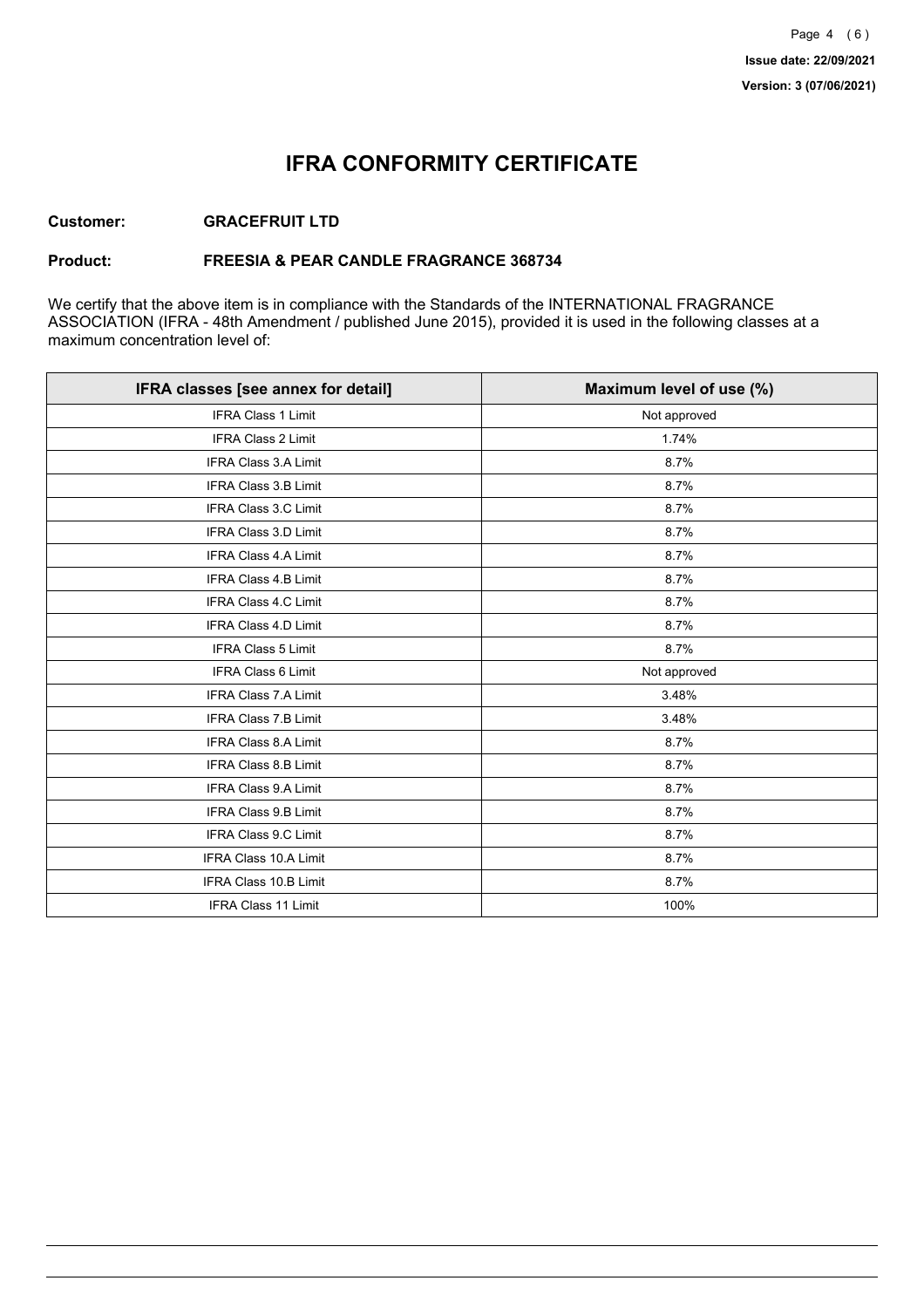# **IFRA CONFORMITY CERTIFICATE**

For other kinds of application or use at higher concentration levels, a new evaluation may be needed; please contact Gracefruit Limited.

The IFRA Standards regarding use restrictions are based on safety assessments by the Panel of Experts of the RESEARCH INSTITUTE FOR FRAGRANCE MATERIALS (RIFM) and are enforced by the IFRA Scientific Committee.

Evaluation of individual Fragrance ingredients is made according to the safety standards contained in the relevant section of the IFRA Code of Practice.

It is the ultimate responsibility of our customer to ensure the safety of the final product (containing this fragrance) by further testing if need be.

**Regulatory Affairs Department**